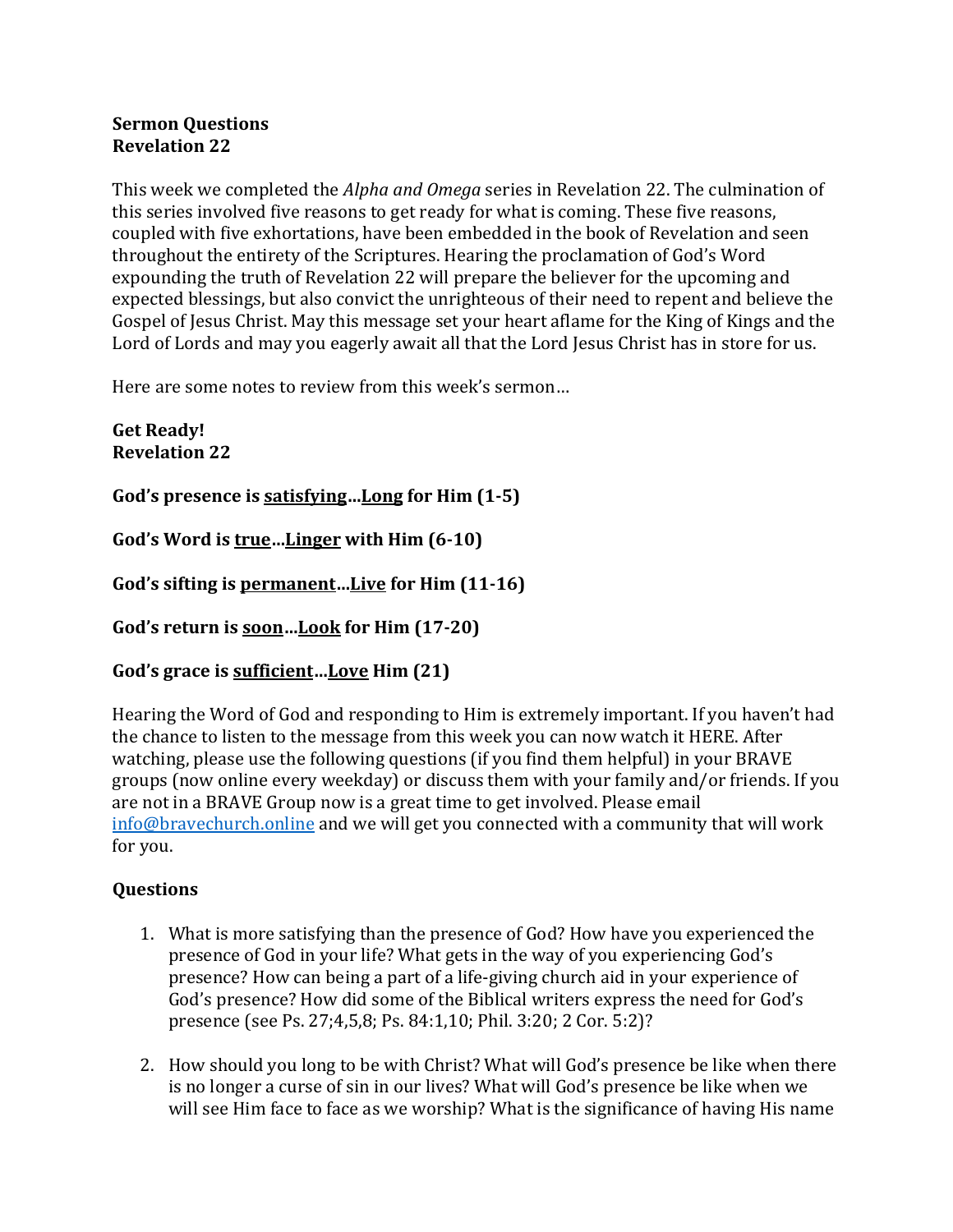our foreheads? What does this tell you about the level of intimacy we will experience with Him?

- 3. What will our home be like in the New Jerusalem? What are your thoughts about the healing power from the tree of life and the water of life? What will it be like to live in the New Jerusalem when there is complete transparency and the light of Christ is eternal? What about the Millennium do you yearn for and what thrills your heart?
- 4. Why is God's Word faithful and true? Who does the written Word of God reveal? How important is it to understand that Jesus Christ is central to every part of the Scriptures? What do the Scriptures reveal about themselves (see Is. 40:8; Luke 21:33; Joshua 1:8; Psalm 19:7-11; John 5:39-40)?
- 5. Why do people "allegorize" and "spiritualize" the text? Who is the authority on the Word when this occurs? What is the problem with the interpreter being the authority on the interpretation? Why should the Bible simply be read and understood in its plain language? Why do so many people refuse to just believe the Word of God?
- 6. How should we linger in the Word? What are ways we can linger? How important is Scripture memory? Listening to good preaching? Reading the Word? Studying the Word? Meditating on the Word? How can you grow in all of the above?
- 7. What happens when people die? Where does their soul go? Once a soul has gone to be in the presence of Jesus or in hell is there ever an opportunity to change locations? If there are no righteous people when they are born, then how can one be made righteous? How important is it to understand that lesus Christ is the way the truth and the life?
- 8. Why is it important that we are living for Jesus? In 1 Corinthians 6:9-12 how clearly does God explain unrighteousness? Is this section an exhaustive list? How clear is it that people who practice unrighteousness will not inherit the kingdom of God? Why is the text offensive to many people? How does our culture either teach or encourage unrighteousness? Knowing that teaching unrighteousness is leading people to hell, how should you respond?
- 9. How eternal is eternal life? How eternal is eternal hell? Why do so few pastors and churches in our culture address the realities of eternity when they are so real? Why do some pastors and churches lie and say there is no such thing as hell or that hell is not eternal? How do you think God feels about these lies?
- 10. Why is it important that when you hear the Lord's voice you don't harden your heart? Is there any guarantee that just because God is convicting you of sin now that you will hear Him later? What keeps you from repenting of your sin and trusting the Lord Jesus Christ alone for salvation?